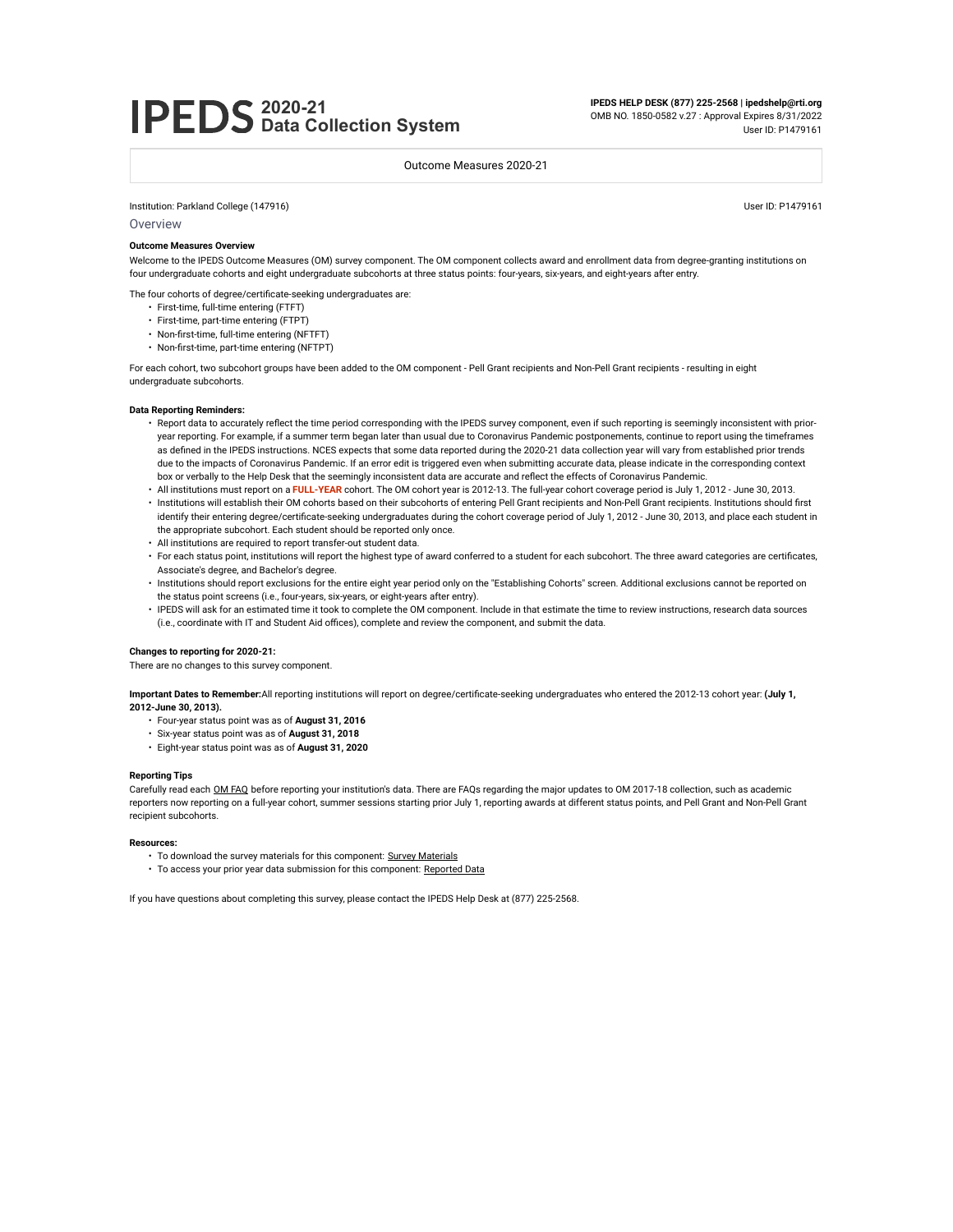Establishing Cohorts

### **2012-13 Entering Undergraduate Cohort**

July 1, 2012-June 30, 2013: Full Year

- Begin by identifying your entering degree/certificate-seeking undergraduates for the full year of July 1, 2012 June 30, 2013.
- Then report each student under one of the eight subcohorts (Pell or Non-Pell Grant recipients FTFT, FTPT, NFTFT, NFTPT).
- Each entering student should be reported only once.
- The four cohorts and total entering students will be calculated based on your subcohort reporting.

NOTE: Once a student is in the cohort, the student remains in the cohort, even if the student's attendance status changes (i.e., full-time to part-time, or vice versa) or if the student drops out, transfers out, or transfers back into the institution during the eight-year period. However, institutions can make adjustments to the cohort for allowable exclusions, which include the death of a student, permanent disability, military deployment, or service on an official church mission or with a foreign aid service of the Federal government. Exclusions are for the ENTIRE eight years for the entering 2012-13 cohort.

| Degree/Certificate-Seeking<br>Undergraduate Students | 2012-13 cohort | Exclusions to<br>2012-13 cohort | Adjusted<br>2012-13 cohort | Prior year<br>Adjusted cohort |  |  |  |  |  |  |
|------------------------------------------------------|----------------|---------------------------------|----------------------------|-------------------------------|--|--|--|--|--|--|
| First-time entering                                  |                |                                 |                            |                               |  |  |  |  |  |  |
| Full-time                                            | 1,050          | $\mathbf 0$                     | 1,050                      | 921                           |  |  |  |  |  |  |
| Pell Grant recipients                                | 548            | $\pmb{0}$                       | 548                        | 498                           |  |  |  |  |  |  |
| Non-Pell Grant recipients                            | 502            | $\mathbf 0$                     | 502                        | 423                           |  |  |  |  |  |  |
| Part-time                                            | 903            | 0                               | 903                        | 1,071                         |  |  |  |  |  |  |
| Pell Grant recipients                                | 340            | $\mathbf 0$                     | 340                        | 511                           |  |  |  |  |  |  |
| Non-Pell Grant recipients                            | 563            | $\pmb{0}$                       | 563                        | 560                           |  |  |  |  |  |  |
| Non-First-time entering                              |                |                                 |                            |                               |  |  |  |  |  |  |
| Full-time                                            | 366            | 0                               | 366                        | 303                           |  |  |  |  |  |  |
| Pell Grant recipients                                | 193            | $\pmb{0}$                       | 193                        | 133                           |  |  |  |  |  |  |
| Non-Pell Grant recipients                            | 173            | $\pmb{0}$                       | 173                        | 170                           |  |  |  |  |  |  |
| Part-time                                            | 313            | 0                               | 313                        | 368                           |  |  |  |  |  |  |
| Pell Grant recipients                                | 93             | $\pmb{0}$                       | 93                         | 153                           |  |  |  |  |  |  |
| Non-Pell Grant recipients                            | 220            | $\pmb{0}$                       | 220                        | 215                           |  |  |  |  |  |  |
|                                                      |                |                                 |                            |                               |  |  |  |  |  |  |
| <b>Total Entering</b>                                | 2,632          | 0                               | 2,632                      | 2,663                         |  |  |  |  |  |  |
| <b>Pell Grant recipients</b>                         | 1,174          | 0                               | 1,174                      | 1,295                         |  |  |  |  |  |  |
| <b>Non-Pell Grant recipients</b>                     | 1,458          | 0                               | 1,458                      | 1,368                         |  |  |  |  |  |  |

The following reference table is based on institutional data reported in the specified data collections. Data reported on this screen (Establishing Cohorts for OM) have been compared with the data below. To review your prior reported data, go to the Tools menu in the IPEDS Data Collection System --> Go to Collection Level Data Center --> Look up an Institution --> Select your institution --> Select "Reported Data"

|                             | 2012 Fall Enrollment,<br>2012-13 Spring Collection | 2012 Pell Grant data<br>from Student Financial Aid,<br>2013-14 Winter Collection |  |
|-----------------------------|----------------------------------------------------|----------------------------------------------------------------------------------|--|
| First-time, Full-time       | 817                                                | 431                                                                              |  |
| First-time, Part-time       | 407                                                | N/A                                                                              |  |
| Non-First-time, Full-time   | 235                                                | N/A                                                                              |  |
| Non-First-time, Part-time   | 134                                                | N/A                                                                              |  |
| <b>Total Undergraduates</b> | N/A                                                | 3,058                                                                            |  |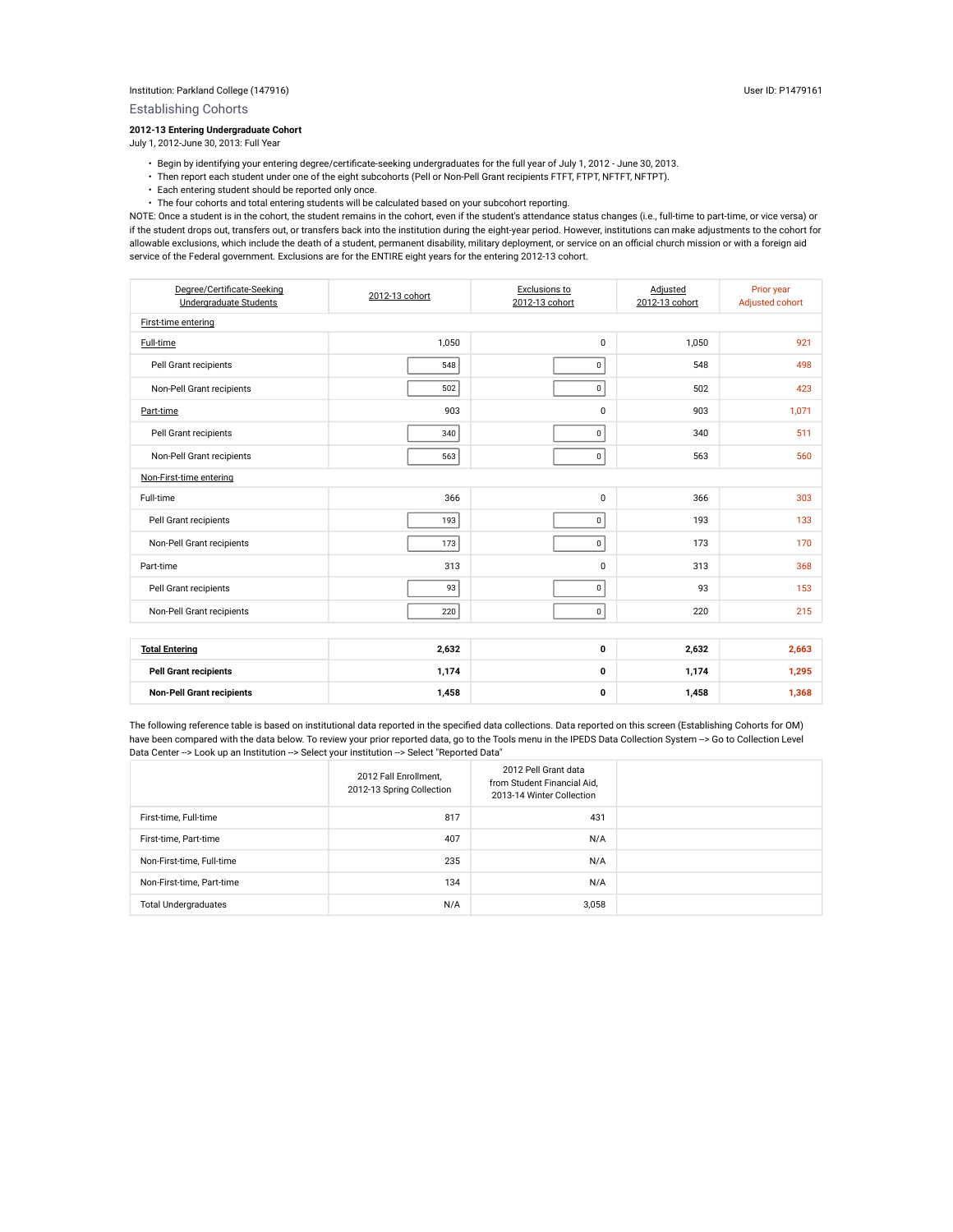Award Status at Four Years

## **Award Status at Four Years After Entry 2012-13 Entering Undergraduate Cohort**

### (July 1, 2012-June 30, 2013: Full Year)

Directions: From the adjusted 2012-13 cohort, report the number of students who earned an award at four years after entry for each subcohort. Report the highest award earned for each degree/certificate-seeking student for the four-year status point (August 31, 2016) even if a student earns multiple awards.

| <b>Undergraduate Students</b>    | Adjusted<br>2012-13<br>cohort | Certificates   | Number of students conferred an award<br>by your institution<br>(Highest Award by August 31, 2016)<br>Associate's | Total number of<br>adjusted cohort<br>that received an<br>award<br>from your<br>institution | Percent of<br>adjusted<br>cohort that<br>received<br>an award from<br>your<br>institution |                |  |  |
|----------------------------------|-------------------------------|----------------|-------------------------------------------------------------------------------------------------------------------|---------------------------------------------------------------------------------------------|-------------------------------------------------------------------------------------------|----------------|--|--|
| First-time entering              |                               |                |                                                                                                                   |                                                                                             |                                                                                           |                |  |  |
| Full-time                        | 1,050                         | 32             | 135                                                                                                               | $\mathbf 0$                                                                                 | 167                                                                                       | 16             |  |  |
| Pell Grant recipients            | 548                           | 14             | 46                                                                                                                | $\pmb{0}$                                                                                   | 60                                                                                        | 11             |  |  |
| Non-Pell Grant recipients        | 502                           | 18             | 89                                                                                                                | $\mathbf 0$                                                                                 | 107                                                                                       | 21             |  |  |
| Part-time                        | 903                           | 38             | 41                                                                                                                | $\mathbf 0$                                                                                 | 79                                                                                        | 9              |  |  |
| Pell Grant recipients            | 340                           | 10             | 15                                                                                                                | $\pmb{0}$                                                                                   | 25                                                                                        | $\overline{7}$ |  |  |
| Non-Pell Grant recipients        | 563                           | 28             | 26                                                                                                                | $\mathbf 0$                                                                                 | 54                                                                                        | 10             |  |  |
| Non-First-time entering          |                               |                |                                                                                                                   |                                                                                             |                                                                                           |                |  |  |
| Full-time                        | 366                           | 10             | 74                                                                                                                | $\mathbf 0$                                                                                 | 84                                                                                        | 23             |  |  |
| Pell Grant recipients            | 193                           | 6              | 30                                                                                                                | $\pmb{0}$                                                                                   | 36                                                                                        | 19             |  |  |
| Non-Pell Grant recipients        | 173                           | $\overline{4}$ | 44                                                                                                                | $\pmb{0}$                                                                                   | 48                                                                                        | 28             |  |  |
| Part-time                        | 313                           | 20             | 35                                                                                                                | $\mathbf 0$                                                                                 | 55                                                                                        | 18             |  |  |
| Pell Grant recipients            | 93                            | $\overline{7}$ | 16                                                                                                                | $\pmb{0}$                                                                                   | 23                                                                                        | 25             |  |  |
| Non-Pell Grant recipients        | 220                           | 13             | 19                                                                                                                | $\mathbf 0$                                                                                 | 32                                                                                        | 15             |  |  |
|                                  |                               |                |                                                                                                                   |                                                                                             |                                                                                           |                |  |  |
| <b>Total Entering</b>            | 2,632                         | 100            | 285                                                                                                               | $\mathbf 0$                                                                                 | 385                                                                                       | 15             |  |  |
| <b>Pell Grant recipients</b>     | 1,174                         | 37             | 107                                                                                                               | $\mathbf 0$                                                                                 | 144                                                                                       | 12             |  |  |
| <b>Non-Pell Grant recipients</b> | 1,458                         | 63             | 178                                                                                                               | $\mathbf 0$                                                                                 | 241                                                                                       | 17             |  |  |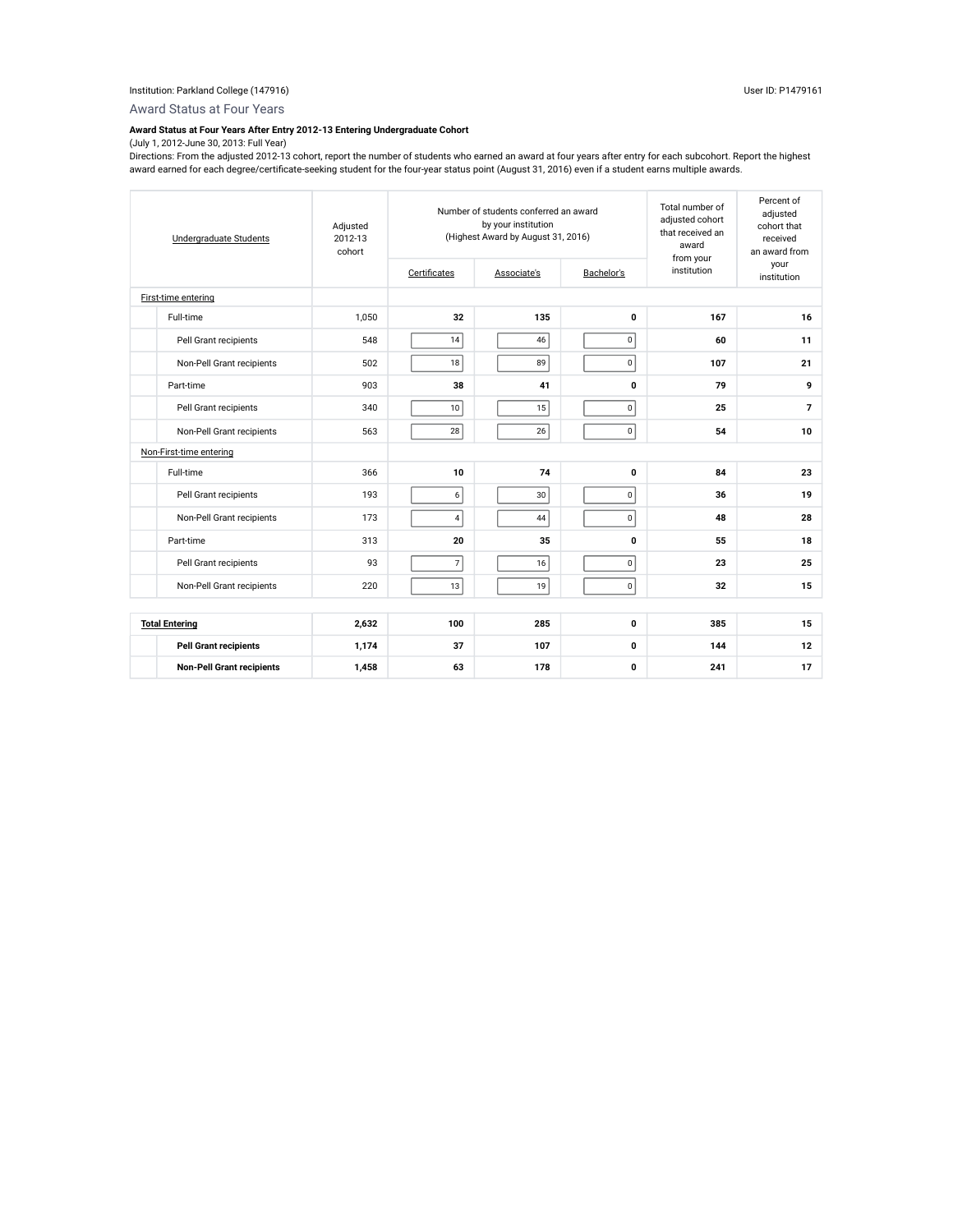Award Status at Six Years

### **Award Status at Six Years After Entry 2012-13 Entering Undergraduate Cohort**

### (July 1, 2012-June 30, 2013: Full Year)

Directions: From the adjusted 2012-13 cohort, report the number of students who earned an award at six years after entry for each subcohort. Report the highest award earned for each degree/certificate-seeking student for the six-year status point (August 31, 2018) even if a student earns multiple awards.

| <b>Undergraduate Students</b> |                                  | Adjusted<br>2012-13<br>cohort | Number of students conferred an award<br>by your institution<br>(Highest Award through August 31, 2018) |             | <b>Total number of</b><br>adiusted cohort<br>that received<br>an award<br>from your | Percent of<br>adjusted<br>cohort that<br>received<br>an award from |                     |
|-------------------------------|----------------------------------|-------------------------------|---------------------------------------------------------------------------------------------------------|-------------|-------------------------------------------------------------------------------------|--------------------------------------------------------------------|---------------------|
|                               |                                  |                               | <b>Certificates</b>                                                                                     | Associate's | <b>Bachelor's</b>                                                                   | institution                                                        | your<br>institution |
|                               | First-time entering              |                               |                                                                                                         |             |                                                                                     |                                                                    |                     |
|                               | Full-time                        | 1.050                         | 35                                                                                                      | 156         | $\mathbf{0}$                                                                        | 191                                                                | 18                  |
|                               | Pell Grant recipients            | 548                           | 14                                                                                                      | 55          | $\mathbf 0$                                                                         | 69                                                                 | 13                  |
|                               | Non-Pell Grant recipients        | 502                           | 21                                                                                                      | 101         | 0                                                                                   | 122                                                                | 24                  |
|                               | Part-time                        | 903                           | 42                                                                                                      | 53          | $\mathbf 0$                                                                         | 95                                                                 | 11                  |
|                               | Pell Grant recipients            | 340                           | 13                                                                                                      | 19          | 0                                                                                   | 32                                                                 | 9                   |
|                               | Non-Pell Grant recipients        | 563                           | 29                                                                                                      | 34          | $\mathbf 0$                                                                         | 63                                                                 | 11                  |
|                               | Non-First-time entering          |                               |                                                                                                         |             |                                                                                     |                                                                    |                     |
|                               | Full-time                        | 366                           | 11                                                                                                      | 78          | 0                                                                                   | 89                                                                 | 24                  |
|                               | Pell Grant recipients            | 193                           | $\overline{7}$                                                                                          | 32          | $\mathbf 0$                                                                         | 39                                                                 | 20                  |
|                               | Non-Pell Grant recipients        | 173                           | $\overline{4}$                                                                                          | 46          | $\mathbf 0$                                                                         | 50                                                                 | 29                  |
|                               | Part-time                        | 313                           | 19                                                                                                      | 37          | $\mathbf 0$                                                                         | 56                                                                 | 18                  |
|                               | Pell Grant recipients            | 93                            | 6                                                                                                       | 17          | $\pmb{0}$                                                                           | 23                                                                 | 25                  |
|                               | Non-Pell Grant recipients        | 220                           | 13                                                                                                      | 20          | $\mathbf 0$                                                                         | 33                                                                 | 15                  |
|                               |                                  |                               |                                                                                                         |             |                                                                                     |                                                                    |                     |
|                               | <b>Total Entering</b>            | 2,632                         | 107                                                                                                     | 324         | $\mathbf 0$                                                                         | 431                                                                | 16                  |
|                               | <b>Pell Grant recipients</b>     | 1,174                         | 40                                                                                                      | 123         | $\mathbf{0}$                                                                        | 163                                                                | 14                  |
|                               | <b>Non-Pell Grant recipients</b> | 1,458                         | 67                                                                                                      | 201         | $\mathbf 0$                                                                         | 268                                                                | 18                  |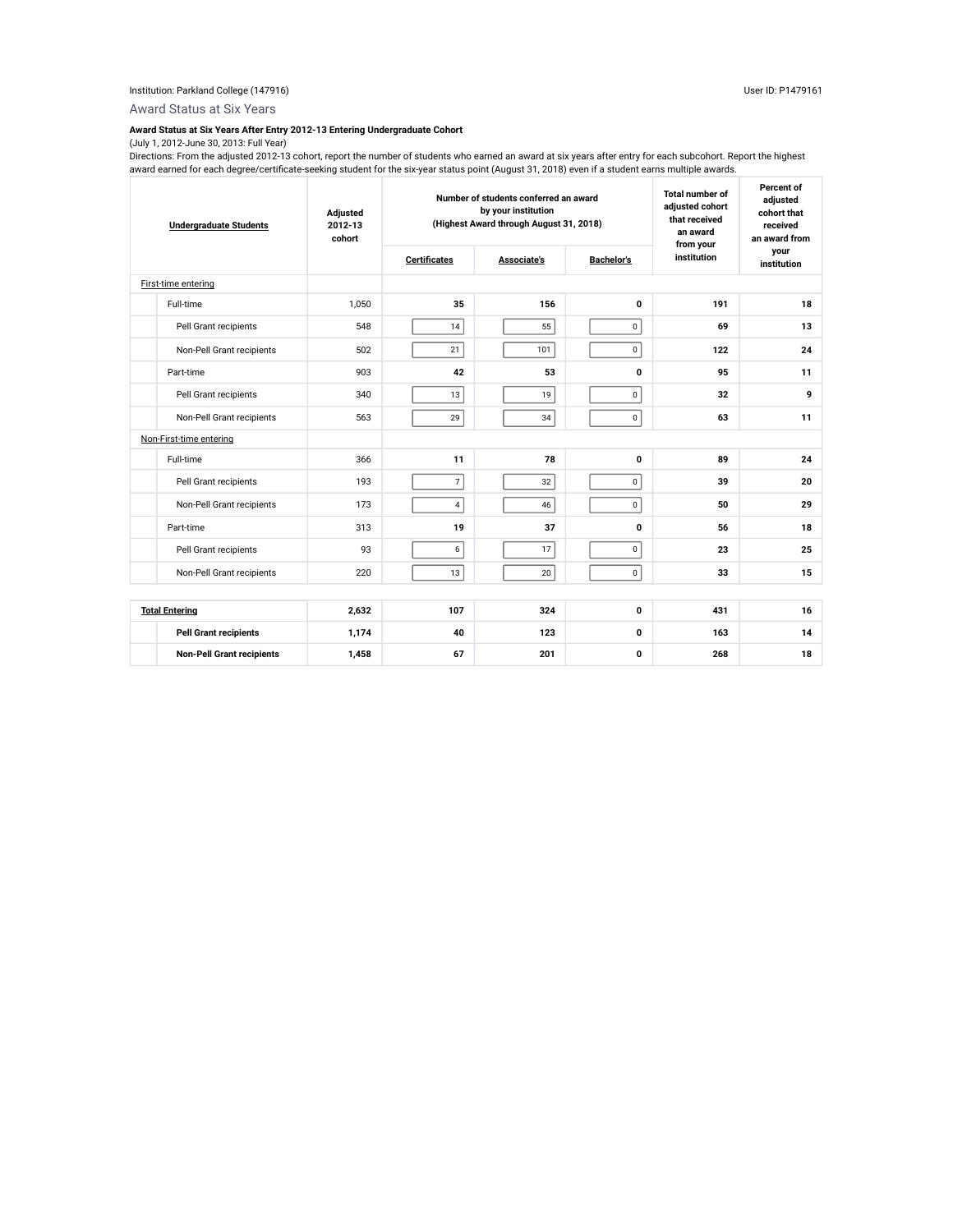#### Institution: Parkland College (147916) User ID: P1479161

Award and Enrollment Status at Eight Years

## **Award and Enrollment Status at Eight Years After Entry: 2012-13 Entering Undergraduate Cohort**

(July 1, 2012-June 30, 2013: Full Year)

- From the adjusted 2012-13 cohort, report the number of students who earned an award at eight years after entry for each subcohort.
- Report the highest award earned for each degree/certificate-seeking student for the eight-year status point (August 31, 2020) even if a student earns multiple awards.
- For students who did not receive an award from your institution, first report the number of students who are still enrolled at your institution, and then report the number of students who had enro the eight-year period.

|                                  |                               |                                                                                                      | Award Status at Eight Years After Entry |                 |                                                                                      |                                                                                |                                                                                                        | Enrollment Status at Eight Year                    |                                                                                             |                                                                                    |
|----------------------------------|-------------------------------|------------------------------------------------------------------------------------------------------|-----------------------------------------|-----------------|--------------------------------------------------------------------------------------|--------------------------------------------------------------------------------|--------------------------------------------------------------------------------------------------------|----------------------------------------------------|---------------------------------------------------------------------------------------------|------------------------------------------------------------------------------------|
| Undergraduate Students           |                               | Number of students conferred an award by your<br>institution<br>(From Entry through August 31, 2020) |                                         | Total<br>number | Percent<br>of                                                                        | <b>Prior Year</b><br>Total<br>number                                           | Number of students who did not receive an award<br>institution<br>(From entry through August 31, 2020) |                                                    |                                                                                             |                                                                                    |
|                                  | Adjusted<br>2012-13<br>cohort | Certificates                                                                                         | Associate's                             | Bachelor's      | of<br>adjusted<br>cohort<br>that<br>received<br>an award<br>from your<br>institution | adjusted<br>cohort<br>that<br>received<br>an award<br>from your<br>institution | of<br>adjusted<br>cohort<br>that<br>received<br>an award<br>from your<br>institution                   | Number still<br>enrolled at<br>your<br>institution | Number who<br>enrolled at<br>another<br>institution<br>after leaving<br>your<br>institution | Number of<br>students<br>whose<br>subsequent<br>enrollment<br>status is<br>unknown |
| First-time entering              |                               |                                                                                                      |                                         |                 |                                                                                      |                                                                                |                                                                                                        |                                                    |                                                                                             |                                                                                    |
| Full-time                        | 1,050                         | 35                                                                                                   | 164                                     | $\pmb{0}$       | 199                                                                                  | 19                                                                             | 221                                                                                                    | 9                                                  | 411                                                                                         | 431                                                                                |
| Pell Grant recipients            | 548                           | 14                                                                                                   | 59                                      | $\mathbf 0$     | 73                                                                                   | 13                                                                             | 96                                                                                                     | 6                                                  | 226                                                                                         | 243                                                                                |
| Non-Pell Grant recipients        | 502                           | 21                                                                                                   | 105                                     | $\pmb{0}$       | 126                                                                                  | 25                                                                             | 125                                                                                                    | $\mathbf{3}$                                       | 185                                                                                         | 188                                                                                |
| Part-time                        | 903                           | 41                                                                                                   | 59                                      | 0               | 100                                                                                  | 11                                                                             | 130                                                                                                    | 10                                                 | 216                                                                                         | 577                                                                                |
| Pell Grant recipients            | 340                           | 12                                                                                                   | $20\,$                                  | $\mathbf 0$     | 32                                                                                   | 9                                                                              | 52                                                                                                     | $\mathbf{3}$                                       | 116                                                                                         | 189                                                                                |
| Non-Pell Grant recipients        | 563                           | 29                                                                                                   | 39                                      | $\mathbf{0}$    | 68                                                                                   | 12                                                                             | 78                                                                                                     | $\overline{7}$                                     | 100                                                                                         | 388                                                                                |
| Non-First-time entering          |                               |                                                                                                      |                                         |                 |                                                                                      |                                                                                |                                                                                                        |                                                    |                                                                                             |                                                                                    |
| Full-time                        | 366                           | 11                                                                                                   | 78                                      | $\mathbf 0$     | 89                                                                                   | 24                                                                             | 65                                                                                                     | $\mathbf{1}$                                       | 204                                                                                         | 72                                                                                 |
| Pell Grant recipients            | 193                           | $\overline{7}$                                                                                       | $32\,$                                  | $\mathbf 0$     | 39                                                                                   | 20                                                                             | 23                                                                                                     | $\mathbf{1}$                                       | 113                                                                                         | 40                                                                                 |
| Non-Pell Grant recipients        | 173                           | 4                                                                                                    | 46                                      | $\mathbf 0$     | 50                                                                                   | 29                                                                             | 42                                                                                                     | $\mathbf 0$                                        | 91                                                                                          | 32                                                                                 |
| Part-time                        | 313                           | 20                                                                                                   | 38                                      | $\pmb{0}$       | 58                                                                                   | 19                                                                             | 56                                                                                                     | $\overline{2}$                                     | 147                                                                                         | 106                                                                                |
| Pell Grant recipients            | 93                            | 6                                                                                                    | 17                                      | $\mathbf 0$     | 23                                                                                   | 25                                                                             | 19                                                                                                     | $\mathbf 0$                                        | 44                                                                                          | 26                                                                                 |
| Non-Pell Grant recipients        | 220                           | 14                                                                                                   | 21                                      | $\mathbf 0$     | 35                                                                                   | 16                                                                             | 37                                                                                                     | $\overline{2}$                                     | 103                                                                                         | 80                                                                                 |
|                                  |                               |                                                                                                      |                                         |                 |                                                                                      |                                                                                |                                                                                                        |                                                    |                                                                                             |                                                                                    |
| <b>Total Entering</b>            | 2,632                         | 107                                                                                                  | 339                                     | 0               | 446                                                                                  | 17                                                                             | 472                                                                                                    | 22                                                 | 978                                                                                         | 1,186                                                                              |
| <b>Pell Grant recipients</b>     | 1,174                         | 39                                                                                                   | 128                                     | 0               | 167                                                                                  | 14                                                                             | 190                                                                                                    | 10                                                 | 499                                                                                         | 498                                                                                |
| <b>Non-Pell Grant recipients</b> | 1,458                         | 68                                                                                                   | 211                                     | $\mathbf 0$     | 279                                                                                  | 19                                                                             | 282                                                                                                    | 12                                                 | 479                                                                                         | 688                                                                                |

You may use the box below to provide additional context for the data you have reported above. Context notes will be posted on the College Navigator website. Therefore, you should write all con (e.g., complete sentences with punctuation) and common language that can be easily understood by students and parents (e.g., spell out acronyms).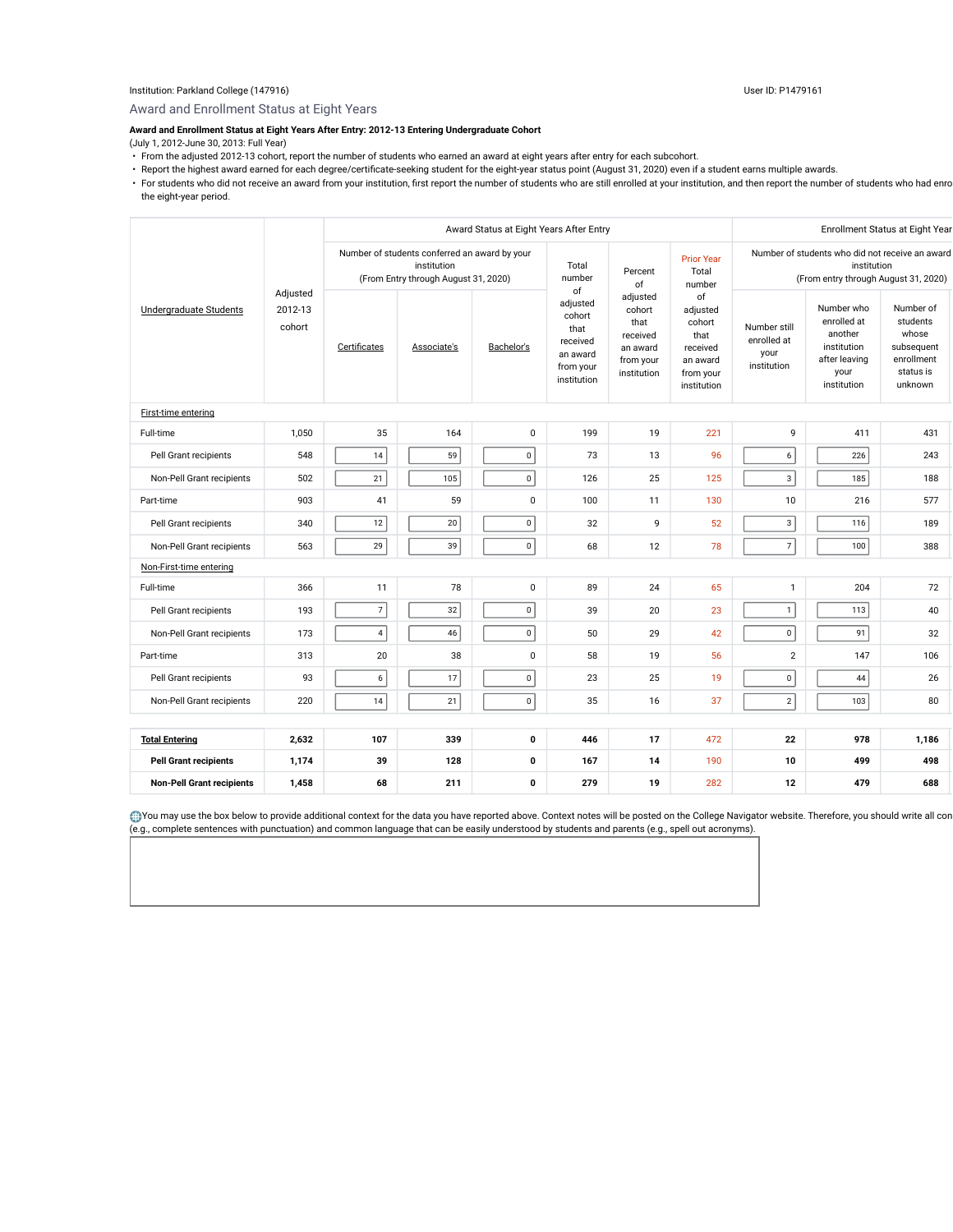### Institution: Parkland College (147916) User ID: P1479161

Prepared by

### **Prepared by**

Reporting Reminders:

- The name of the preparer is being collected so that we can follow up with the appropriate person in the event that there are questions concerning the data. • The Keyholder will be copied on all email correspondence to other preparers.
- The time it took to prepare this component is being collected so that we can continue to improve our estimate of the reporting burden associated with IPEDS.
- Please include in your estimate the time it took for you to review instructions, query and search data sources, complete and review the component, and submit the data through the Data Collection System.
- Thank you for your assistance.

| This survey component was prepared by: |        |                        |     |                          |   |                   |  |
|----------------------------------------|--------|------------------------|-----|--------------------------|---|-------------------|--|
| $\circledcirc$                         |        | Keyholder              |     | <b>SFA Contact</b>       |   | <b>HR</b> Contact |  |
| Э.                                     |        | <b>Finance Contact</b> | - 1 | Academic Library Contact | C | Other             |  |
|                                        | Name:  | Alison Groot           |     |                          |   |                   |  |
|                                        | Email: | agroot@parkland.edu    |     |                          |   |                   |  |
|                                        |        |                        |     |                          |   |                   |  |

How many staff from your institution only were involved in the data collection and reporting process of this survey component?

1.00 Number of Staff (including yourself)

| How many hours did you and others from your institution only spend on each of the steps below when responding to this survey component?<br>Exclude the hours spent collecting data for state and other reporting purposes. |       |       |       |               |  |  |  |  |  |
|----------------------------------------------------------------------------------------------------------------------------------------------------------------------------------------------------------------------------|-------|-------|-------|---------------|--|--|--|--|--|
| Revising Data to Match<br>Revising and Locking Data<br>Staff member<br><b>Collecting Data Needed</b><br><b>Entering Data</b><br><b>IPEDS Requirements</b>                                                                  |       |       |       |               |  |  |  |  |  |
| Your office                                                                                                                                                                                                                | hours | hours | hours | 2.00<br>hours |  |  |  |  |  |
| Other offices<br>hours<br>hours<br>hours<br>hours                                                                                                                                                                          |       |       |       |               |  |  |  |  |  |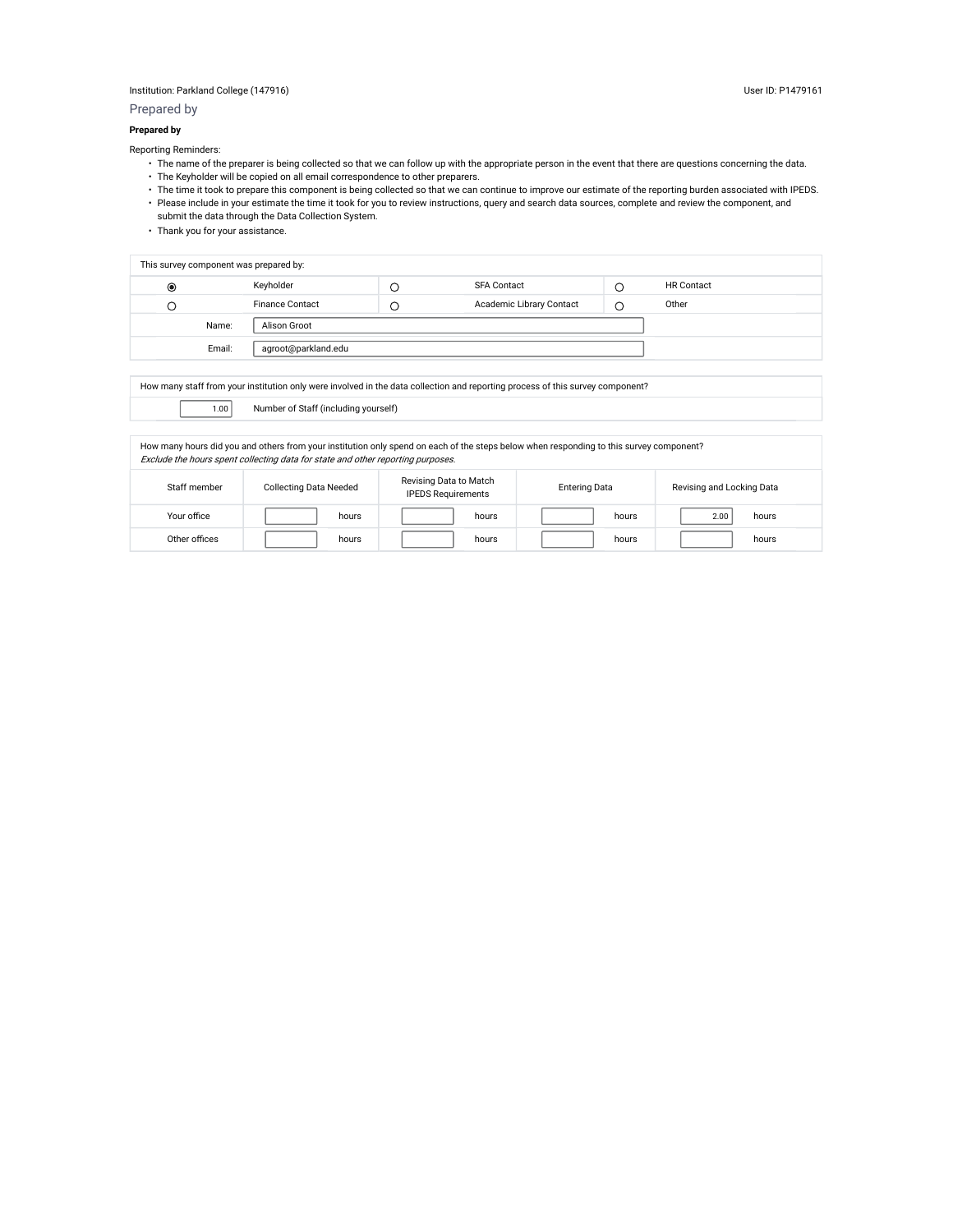### Institution: Parkland College (147916) User ID: P1479161

Summary

### **Outcome Measures Component Summary**

IPEDS collects important information regarding your institution. All data reported in IPEDS survey components become available in the IPEDS Data Center and appear as aggregated data in various Department of Education reports. Additionally, some of the reported data appears specifically for your institution through the College Navigator website and is included in your institution's Data Feedback Report (DFR). The purpose of this summary is to provide you an opportunity to view some of the data that, when accepted through the IPEDS quality control process, will appear on the College Navigator website and/or your DFR. College Navigator is updated approximately three months after the data collection period closes and Data Feedback Reports will be available through the Data Center and sent to your institution's CEO in November 2020.

Please review your data for accuracy. If you have questions about the data displayed below after reviewing the data reported on the survey screens, please contact the IPEDS Help Desk at: 1-877-225-2568 or ipedshelp@rti.org.

| Cohort                    | 4-year<br><b>Award Rate</b> | 6-year<br>Award Rate | 8-year<br>Award Rate | Still enrolled<br>at your institution<br>after 8 years | Did not receive an<br>award and<br>subsequently enrolled<br>at another institution |  |  |  |  |
|---------------------------|-----------------------------|----------------------|----------------------|--------------------------------------------------------|------------------------------------------------------------------------------------|--|--|--|--|
| First-time entering       |                             |                      |                      |                                                        |                                                                                    |  |  |  |  |
| Full-time                 | 16%                         | 18%                  | 19%                  | 1%                                                     | 39%                                                                                |  |  |  |  |
| Pell Grant recipients     | 11%                         | 13%                  | 13%                  | 1%                                                     | 41%                                                                                |  |  |  |  |
| Non-Pell Grant recipients | 21%                         | 24%                  | 25%                  | 1%                                                     | 37%                                                                                |  |  |  |  |
| Part-time                 | 9%                          | 11%                  | 11%                  | 1%                                                     | 24%                                                                                |  |  |  |  |
| Pell Grant recipients     | 7%                          | 9%                   | 9%                   | 1%                                                     | 34%                                                                                |  |  |  |  |
| Non-Pell Grant recipients | 10%                         | 11%                  | 12%                  | 1%                                                     | 18%                                                                                |  |  |  |  |
| Non-First-time entering   |                             |                      |                      |                                                        |                                                                                    |  |  |  |  |
| Full-time                 | 23%                         | 24%                  | 24%                  | 0%                                                     | 56%                                                                                |  |  |  |  |
| Pell Grant recipients     | 19%                         | 20%                  | 20%                  | 1%                                                     | 59%                                                                                |  |  |  |  |
| Non-Pell Grant recipients | 28%                         | 29%                  | 29%                  | 0%                                                     | 53%                                                                                |  |  |  |  |
| Part-time                 | 18%                         | 18%                  | 19%                  | 1%                                                     | 47%                                                                                |  |  |  |  |
| Pell Grant recipients     | 25%                         | 25%                  | 25%                  | 0%                                                     | 47%                                                                                |  |  |  |  |
| Non-Pell Grant recipients | 15%                         | 15%                  | 16%                  | 1%                                                     | 47%                                                                                |  |  |  |  |
|                           |                             |                      |                      |                                                        |                                                                                    |  |  |  |  |
| <b>Total Entering</b>     | 15%                         | 16%                  | 17%                  | 1%                                                     | 37%                                                                                |  |  |  |  |
| Pell Grant recipients     | 12%                         | 14%                  | 14%                  | 1%                                                     | 43%                                                                                |  |  |  |  |
| Non-Pell Grant recipients | 17%                         | 18%                  | 19%                  | 1%                                                     | 33%                                                                                |  |  |  |  |